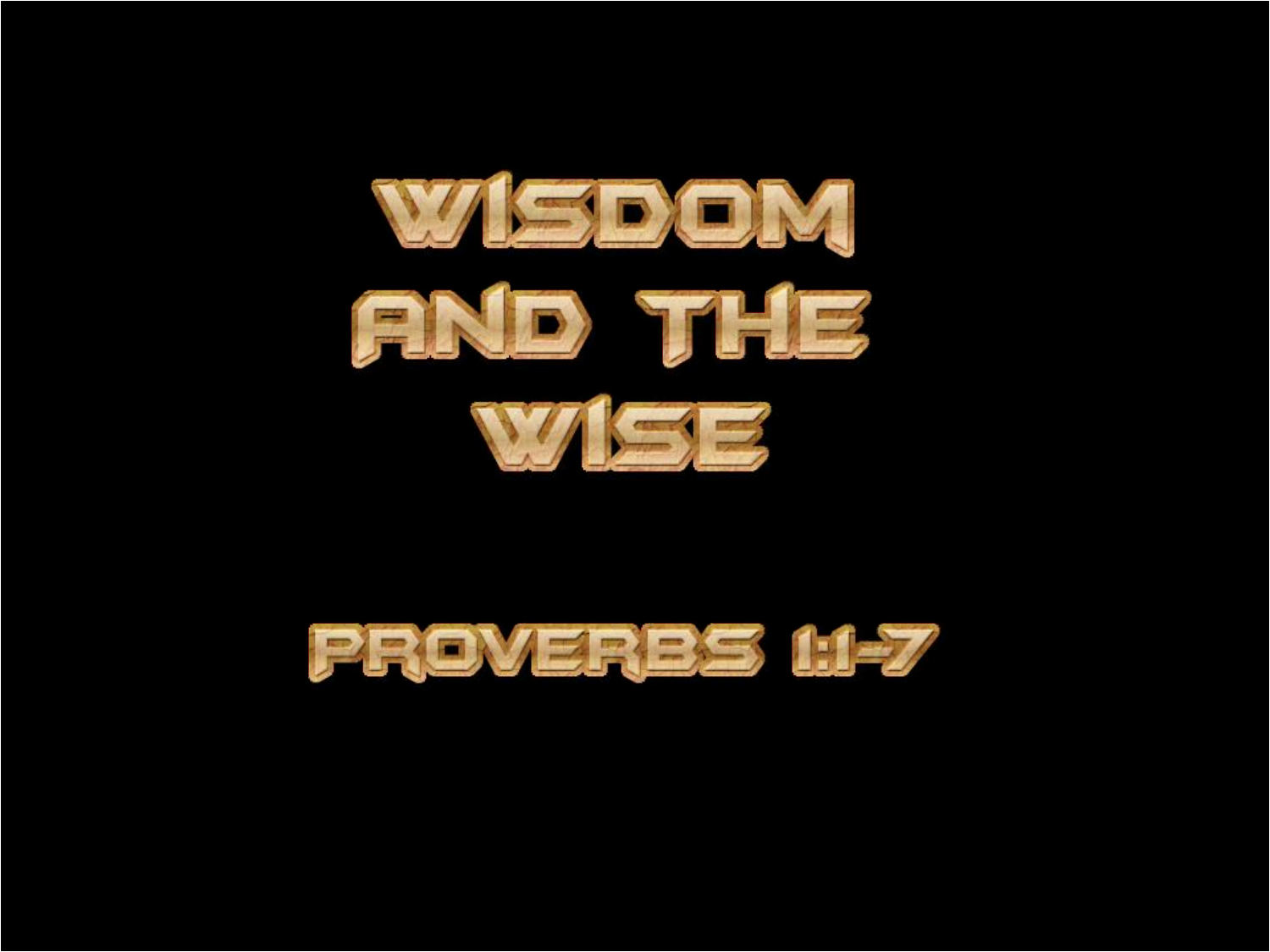## **Introduction**

**A. Some modern proverbs**

**B. We are always looking for wisdom Wisdom is defined as the ability to use knowledge in the right way**

**C. Solomon asked God for wisdom at the beginning of his reign**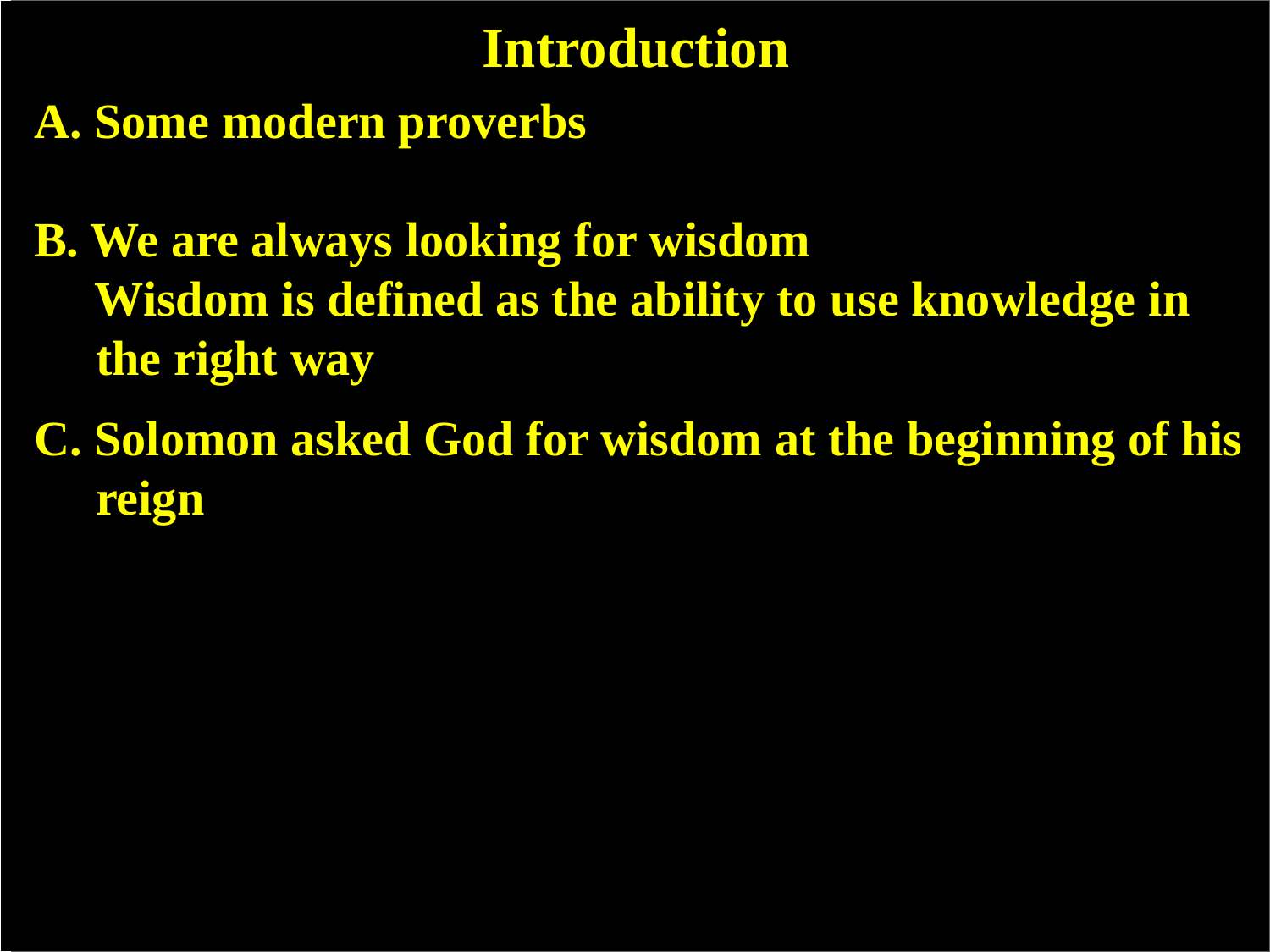#### **2 Chronicles 1:7-12**

- **7 In that night did God appear unto Solomon, and said unto him, Ask what I shall give thee.**
- **8 And Solomon said unto God, Thou hast shewed great mercy unto David my father, and hast made me to reign in his stead.**
- **9 Now, O LORD God, let thy promise unto David my father be established: for thou hast made me king over a people like the dust of the earth in multitude. 10 Give me now wisdom and knowledge, that I may go out and come in before this people: for who can judge this thy people, that is so great?**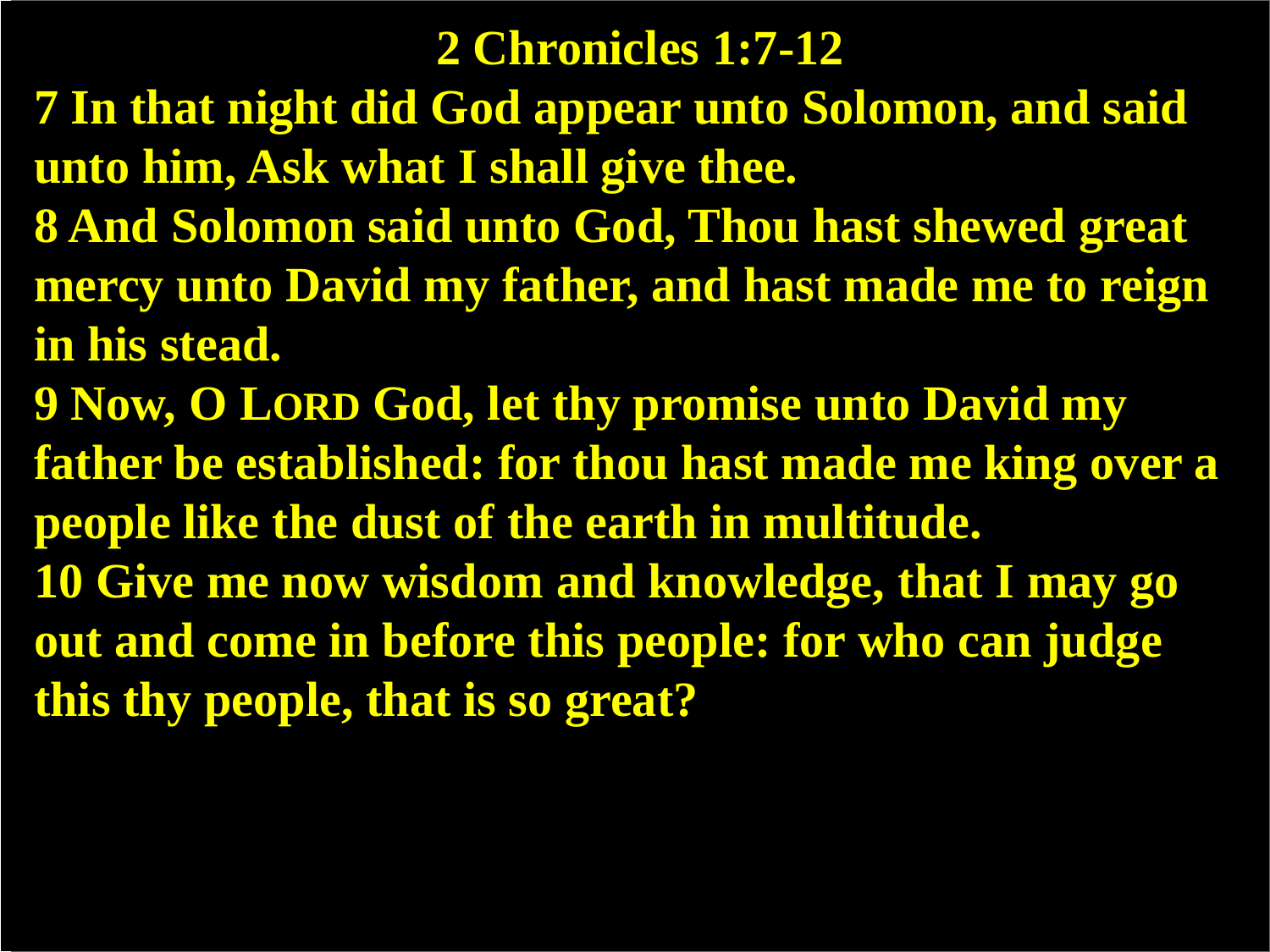#### **2 Chronicles 1:7-12 - continued**

**11 And God said to Solomon, Because this was in thine heart, and thou hast not asked riches, wealth, or honour, nor the life of thine enemies, neither yet hast asked long life; but hast asked wisdom and knowledge for thyself, that thou mayest judge my people, over whom I have made thee king:**

**12 Wisdom and knowledge is granted unto thee; and I will give thee riches, and wealth, and honour, such as none of the kings have had that have been before thee, neither shall there any after thee have the like.**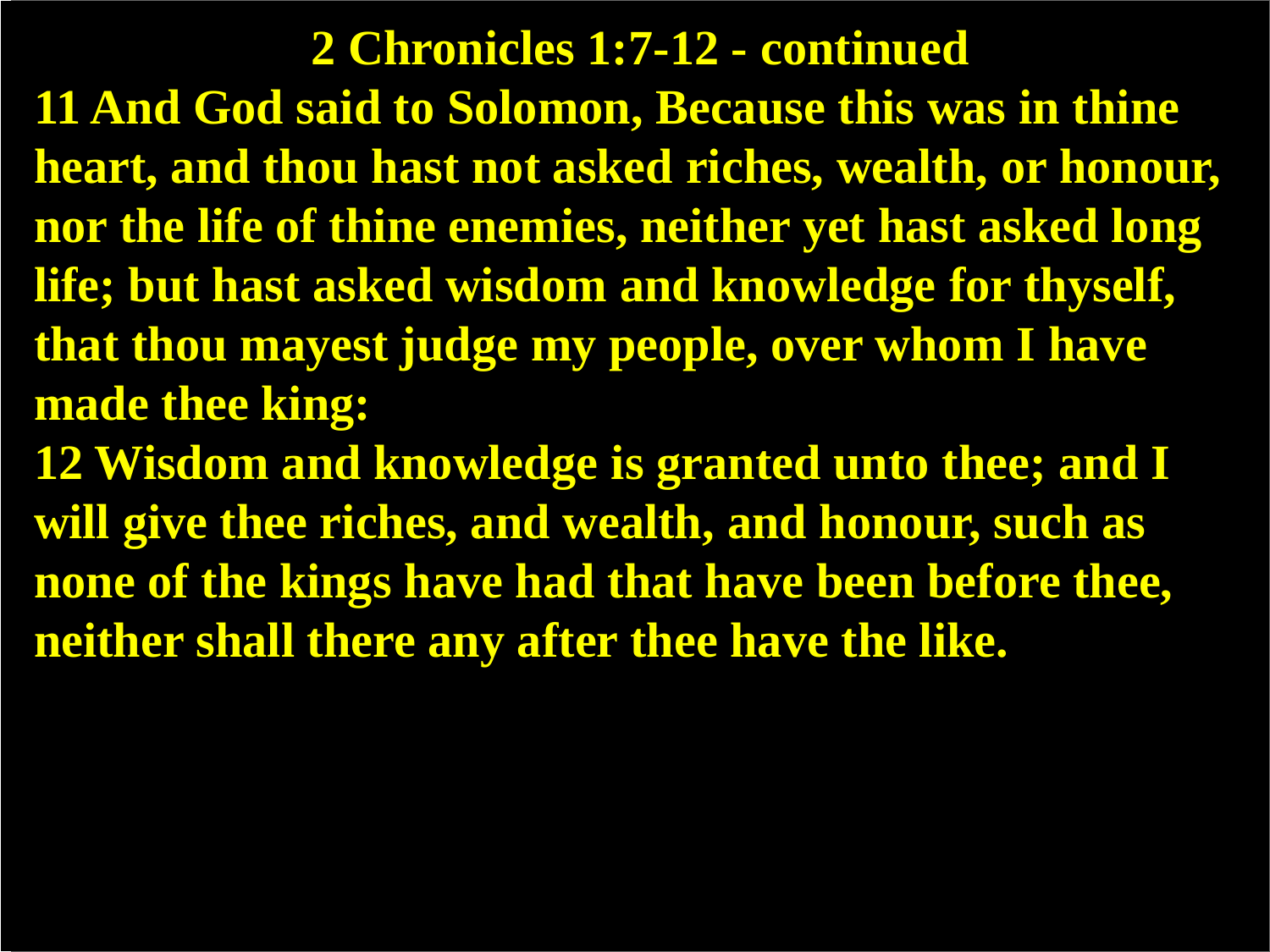$5\overline{)}$ Beasts and all cattle; Creeping things and flying Kings of the earth and all  $6\overline{6}$ Princes and all judges of Both young men and  $\mathcal{I}$ Old men and children. Let them praise the name  $12$ For His "name alone is His glory is above the earth  $1<sup>3</sup>$ Ps. 8:1 And He <sup>"has exalted the</sup> Thorn of His people, The praise of all His Ps. 75:10 - Strength Of the children of Israel,  $14$ A people near to Him. Praise the LORD! Heb. Hallelujah

Stormy wind, fulfilling His  $\Delta$ Mountains and all hills; Fruitful trees and all cedars, 9  $10$ 

He has made a decree which shall not pass Ps. 89:37 Praise the LORD from the 3 earth, sea creatures and Fire and hail, snow and

And "you waters above the **Psalm 148:5** Gen. 1:7 Let them praise the name For "He commanded and they were created. Gen. 1.1.6 "He has also established  $5<sub>5</sub>$ them forever and ever;

 $11$ 

Praise to Him from Creating PSALM 149 **DRAISET the LORD!** Heb. Hou. 930

**"Sing to the LORD a new** 

And His praise in the congregation of saints Let Israel rejoice in their Wake, hildren of Zion be joyful in their King. "Let them praise His name with the dance; Let them sing praises to t the with the timbrel and harp.<br>For the Lorp takes pleasure in His people; In the beautify the humble with salvation. Let the saints be joyful in glory, esing aloud on their beds. their high praises of God be in their mouth, De in two-edged sword in their hand, To execute vengeance on the nations, And punishments on the To bind their kings with And their nobles with 8 fetters of iron; **Everyon them** the written judgment-**"This honor have all His**  $\mathbf{9}$ Deut. 7:1, 2 . 1 Cor. a. **TPraise the LORD!** Heb. Hallelu<sub>lay</sub> saints.

beginning of knowledge, THE proverbs of Solomon the 7 THE proverus of solomon the To know wisdom and nstruction, the words of O<sub>instruction</sub>, understate the instruction of Wiston, judgment, and equity prudence to the To the young man RHOWledge and discretion will hear and Prov. 9:4 11 increase to understanding nd a train wise counsel, Will award a proverb and an envelope of the wise and Ps. 78:2 their <sup>R</sup>riddles.

But fools despise wisdom Job 28:28 "My son, hear the instruction And do not forsake the law Prov. 4:1 For they will be graceful ornaments on your head, And chains about your neck. 10 My son, if sinners entice Gen. 39:7-10 If they say, "Come with us, *\*Do not consent.* Let us "lie in wait to shed Let us lurk secretly for the innocent without cause: 12 Let us swallow them alive like 'Sheol, like those<br>And whole, "like those" go down to the Pit;

#### Proverbs "The fear of the LORD is the

#### The Book of

aise numerati expanse of heaven 5 Praise Him for His mighty Praets; Him according to His also ellent greatness! Praise Him with the sound als the Trumpet;

"Praise the LORD!" PSALM 150 RAISE<sup>R</sup> the LORD! Ps. 145:5, 6  $\Delta$ Praise God in His Praise ctuary; His mighty

931

Proverbs 1:12 Praise Him with the lute Praise Him with the timbrel Praise Him with stringed instruments and flutes! Praise Him with loud Praise Him with high sounding cymbals! Let everything that has breath praise the LORD. "Praise the LORD! Heb. Hallelujah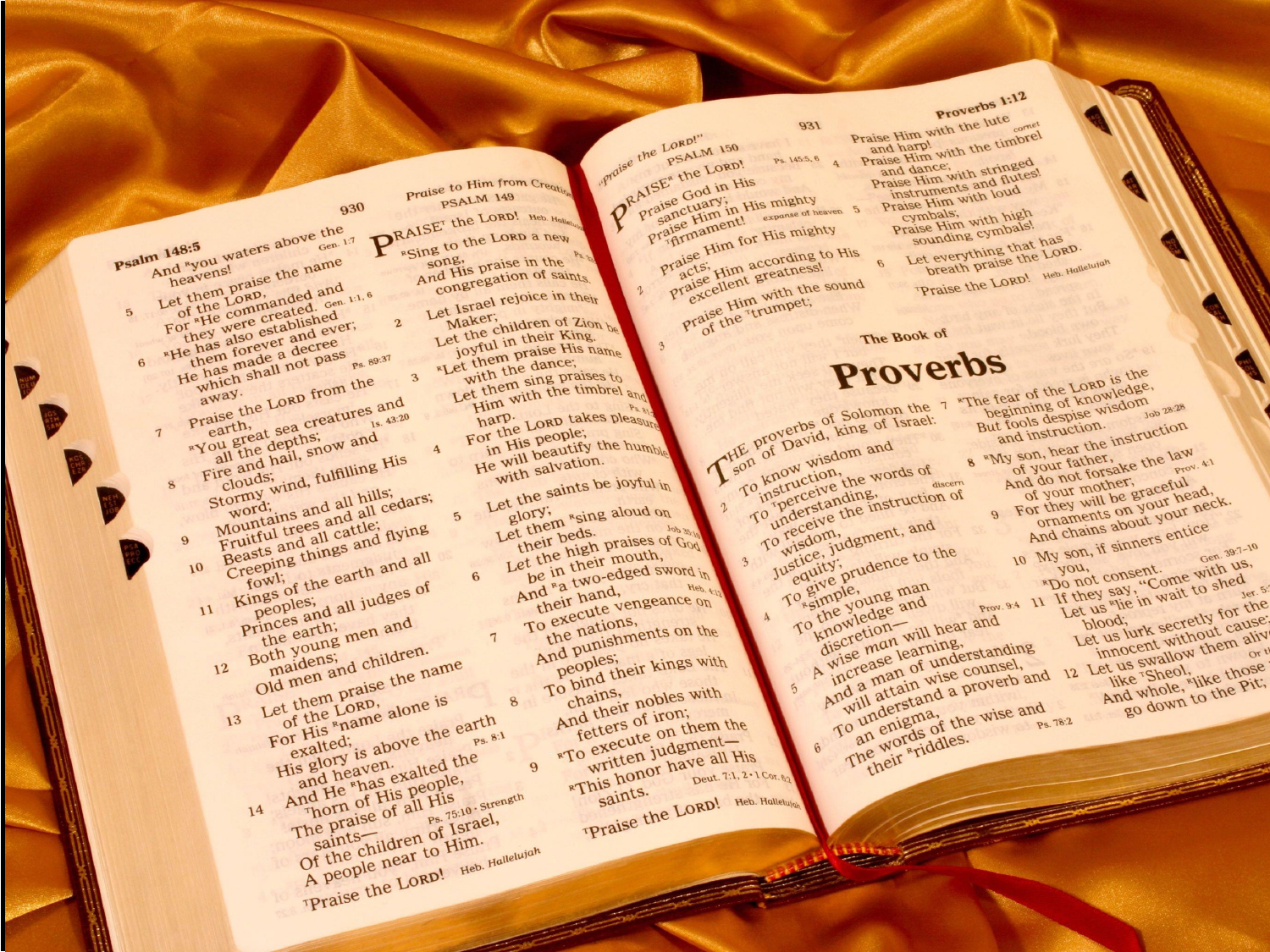### **Proverbs 1:1-7**

- **1 The proverbs of Solomon the son of David, king of Israel;**
- **2 To know wisdom and instruction; to perceive the words of understanding;**
- **3 To receive the instruction of wisdom, justice, and judgment, and equity;**
- **4 To give subtilty to the simple, to the young man knowledge and discretion.**
- **5 A wise man will hear, and will increase learning; and a man of understanding shall attain unto wise counsels: 6 To understand a proverb, and the interpretation; the words of the wise, and their dark sayings. 7 The fear of the LORD is the beginning of knowledge: but fools despise wisdom and instruction.**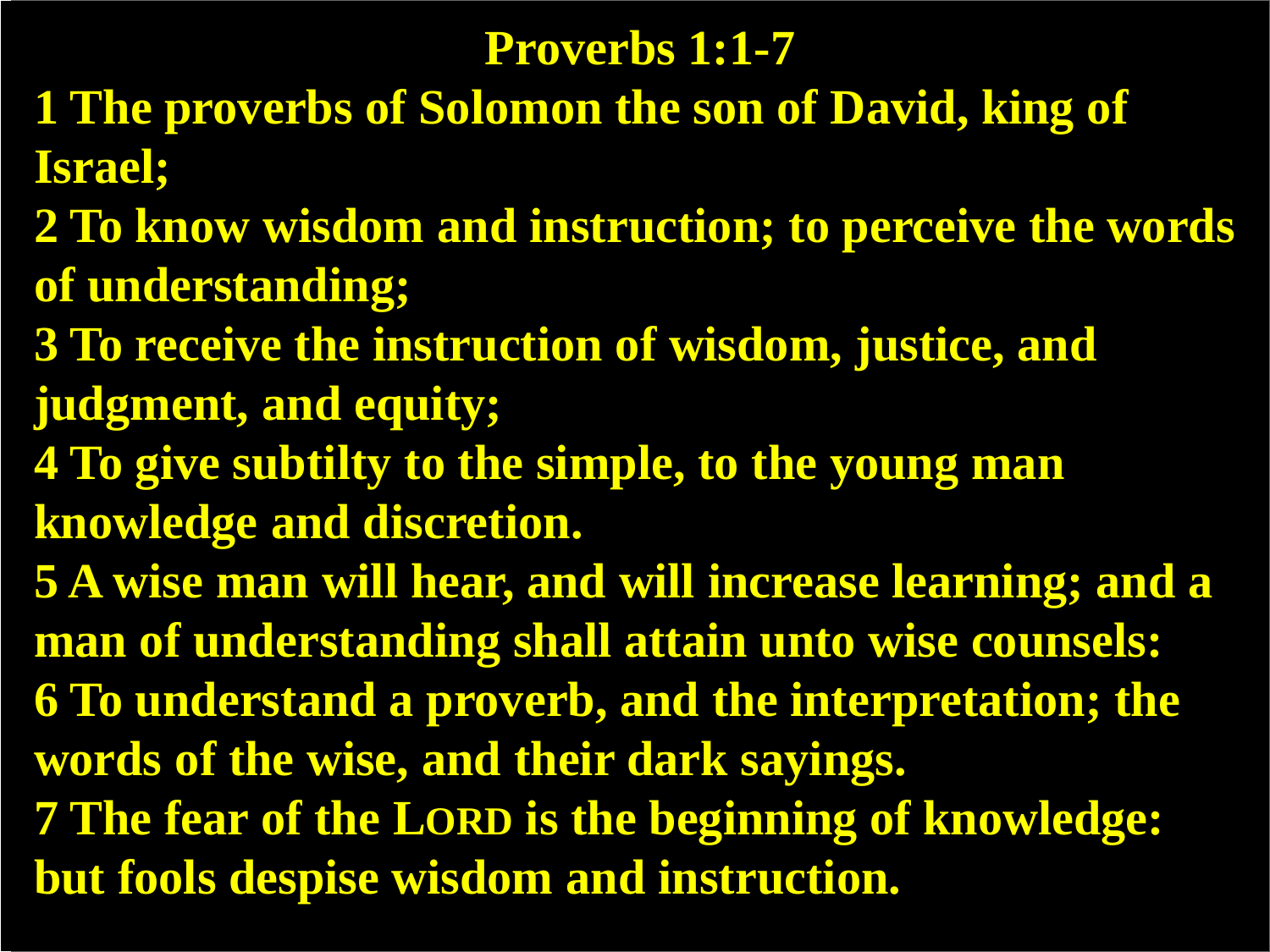**A. To know = have knowledge, be wise 1. Wisdom = he who has wisdom is wise Proverbs 4:7 Wisdom is the principal thing; therefore get wisdom: and with all thy getting get understanding.**

 **2. Instruction = Discipline**

**Proverbs 1:8**

**My son, hear the instruction of thy father, and forsake not the law of thy mother:** 

**Proverbs 13:1**

**A wise son heareth his father's instruction: but a scorner heareth not rebuke.**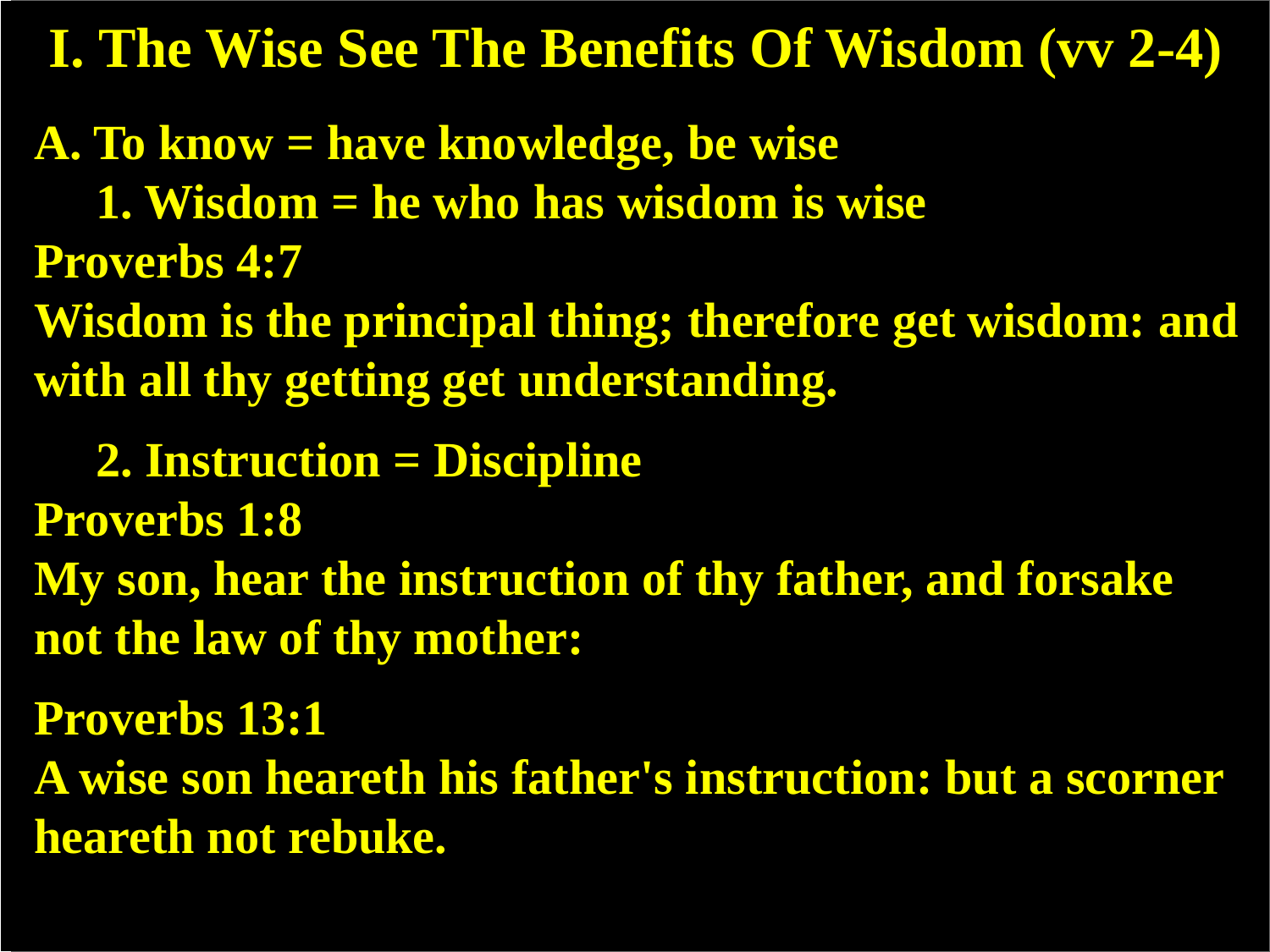**B. To perceive the words of understanding 1. You must know the words yourself 2 Timothy 2:15 Study to shew thyself approved unto God, a workman that needeth not to be ashamed, rightly dividing the word of truth.**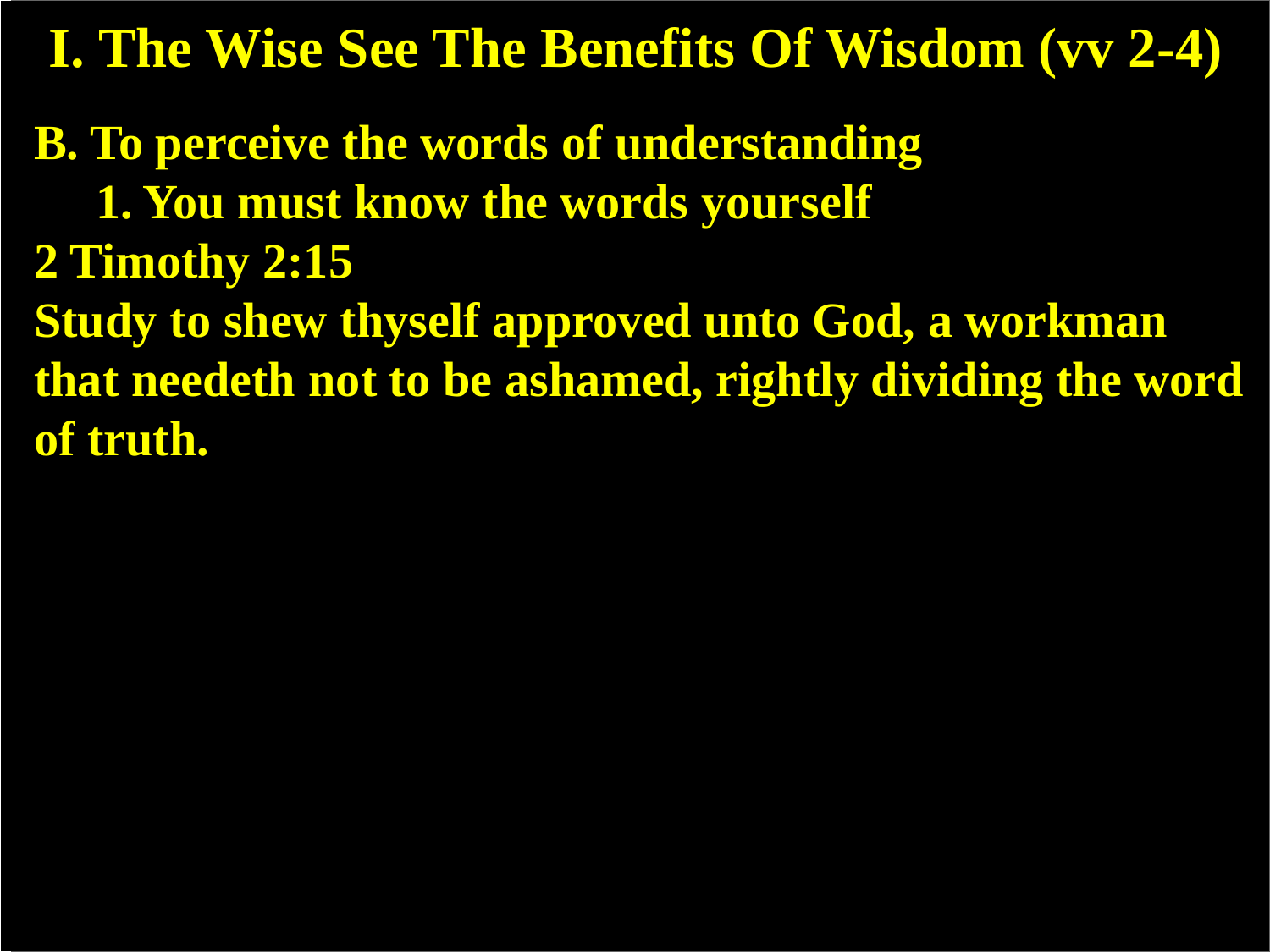**B. To perceive the words of understanding - continued 2. You must discern if others have the same understanding**

**Luke 12:46**

**Ye hypocrites, ye can discern the face of the sky and of the earth; but how is it that ye do not discern this time?**

**1 Corinthians 2:13-14**

**13 Which things also we speak, not in the words which man's wisdom teacheth, but which the Holy Ghost teacheth; comparing spiritual things with spiritual. 14 But the natural man receiveth not the things of the Spirit of God: for they are foolishness unto him: neither can he know them, because they are spiritually discerned.**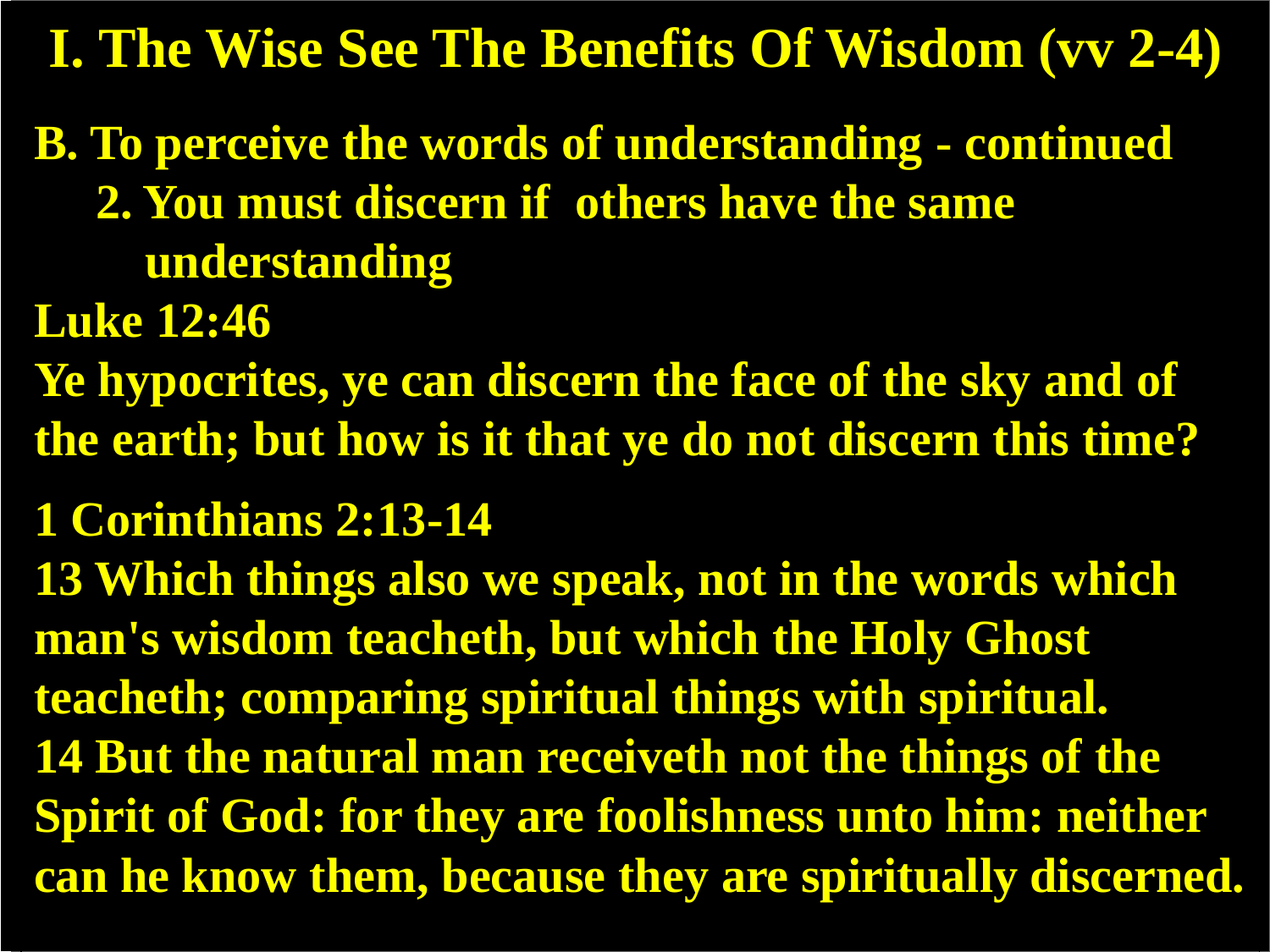**C. To take hold on instruction in … Proverbs 4:13 Take fast hold of instruction; let her not go: keep her; for she is thy life. 1. Wisdom 1 Corinthians 2:10 But God hath revealed them unto us by his Spirit: for the Spirit searcheth all things, yea, the deep things of God.**

 **2. Justice = righteousness**

**Hosea 10:12**

**Sow to yourselves in righteousness, reap in mercy; break up your fallow ground: for** *it is* **time to seek the LORD, till he come and rain righteousness upon you.**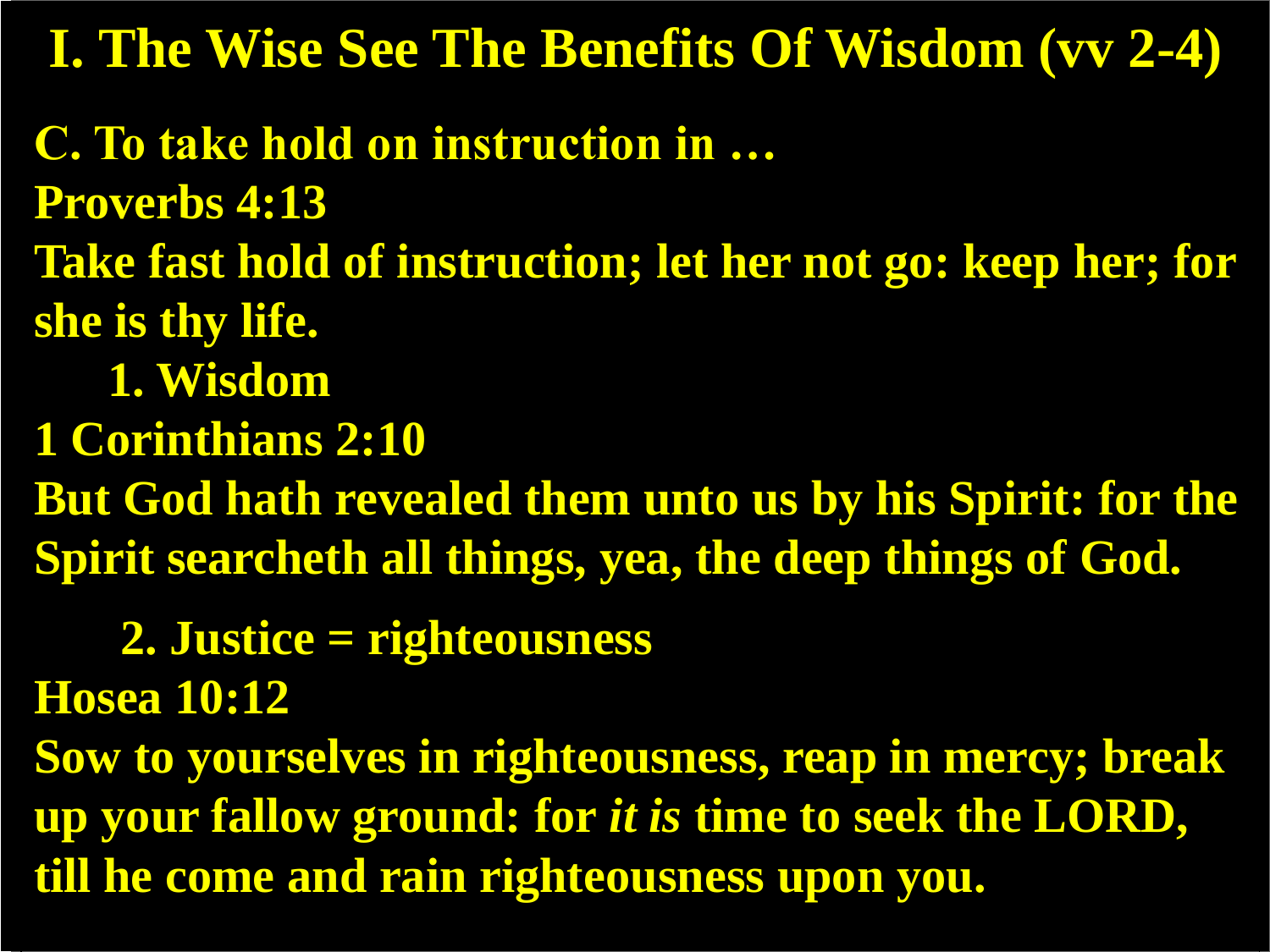- **C. To take hold on instruction in … - continued 3. Judgment John 7:24**
- **Judge not according to the appearance, but judge righteous judgment.**

 **4. Equity = uprightness Proverbs 8:6 Hear; for I will speak of excellent things; and the opening of my lips shall be right things.**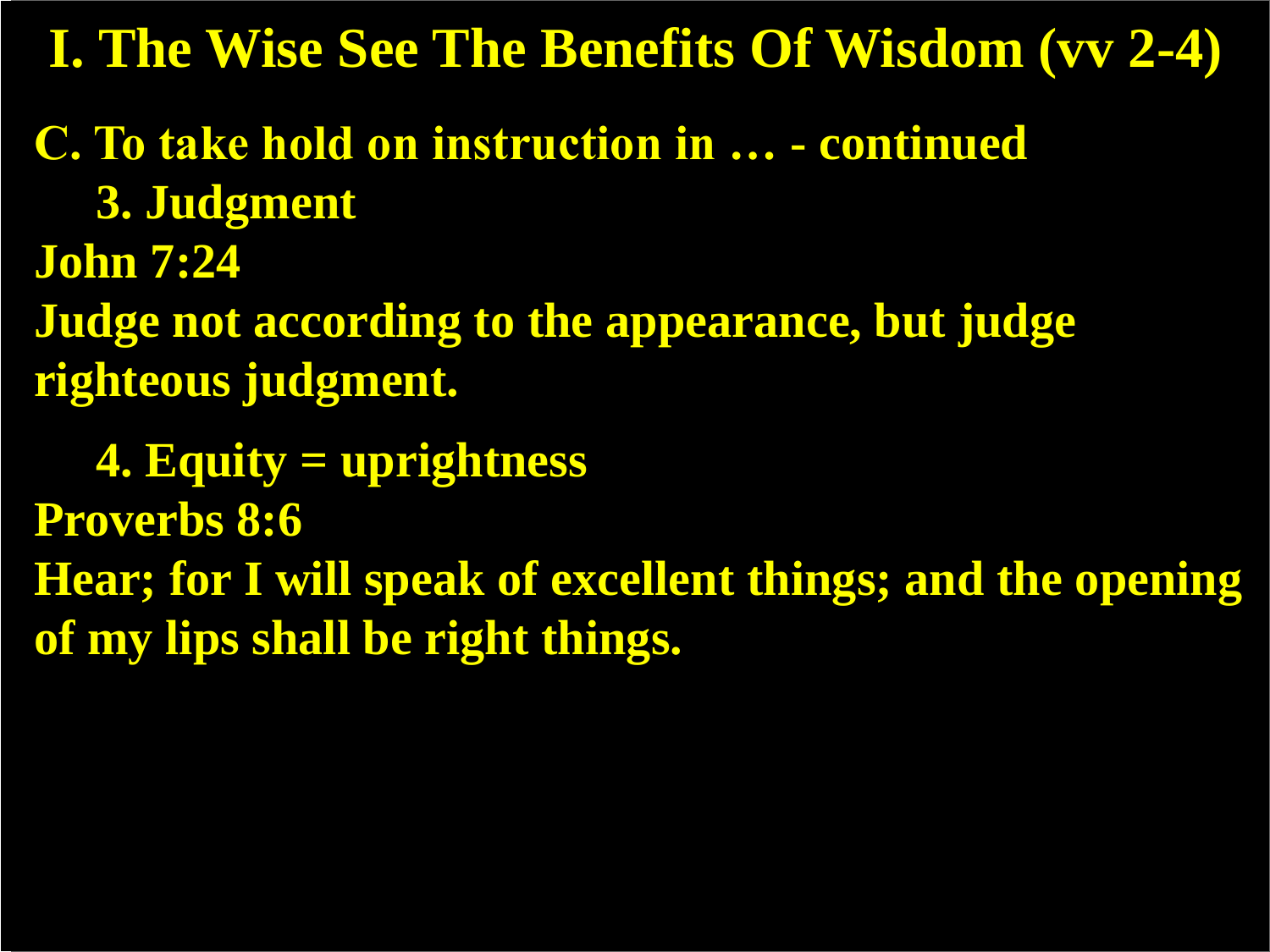# **D. To be prudent**

- **1 John 4:1**
- **Beloved, believe not every spirit, but try the spirits whether they are of God: because many false prophets are gone out into the world.**
- **E. Knowledge and discretion to the young person Psalm 119:99**
- **I have more understanding than all my teachers: for thy testimonies are my meditation.**

**Proverbs 2:11 Discretion shall preserve thee, understanding shall keep thee:**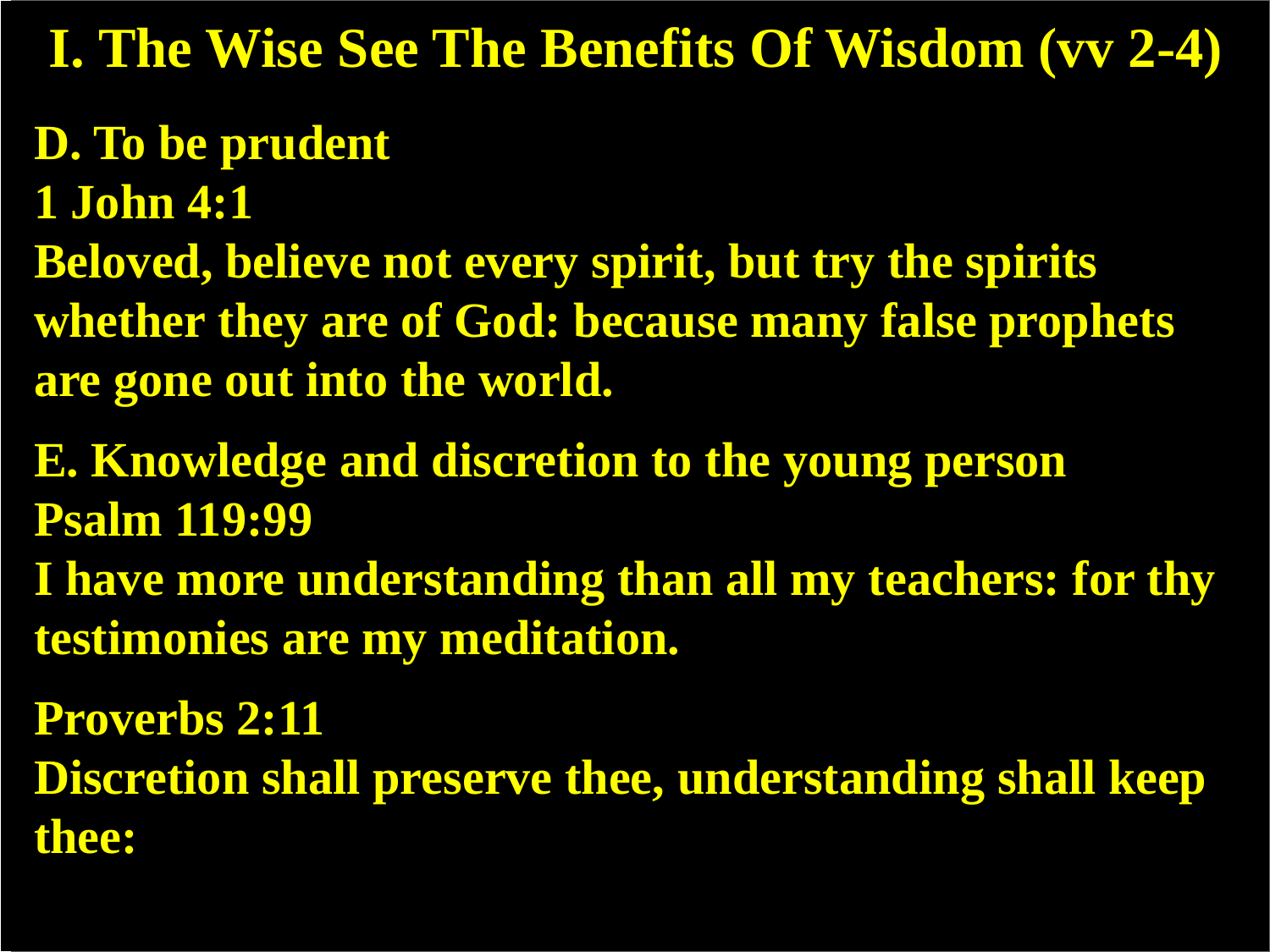## **II. The Wise Believe In Wisdom (vv 5-6)**

**A. Leads to increased learning Proverbs 9:9 Give instruction to a wise man, and he will be yet wiser: teach a just man, and he will increase in learning.** 

**B. Will take wise advice**

**Proverbs 4:5**

**Get wisdom, get understanding: forget** *it* **not; neither decline from the words of my mouth.** 

**C. To understand spiritual truth Mark 4:11**

**And he said unto them, Unto you it is given to know the mystery of the kingdom of God: but unto them that are without, all these things are done in parables:**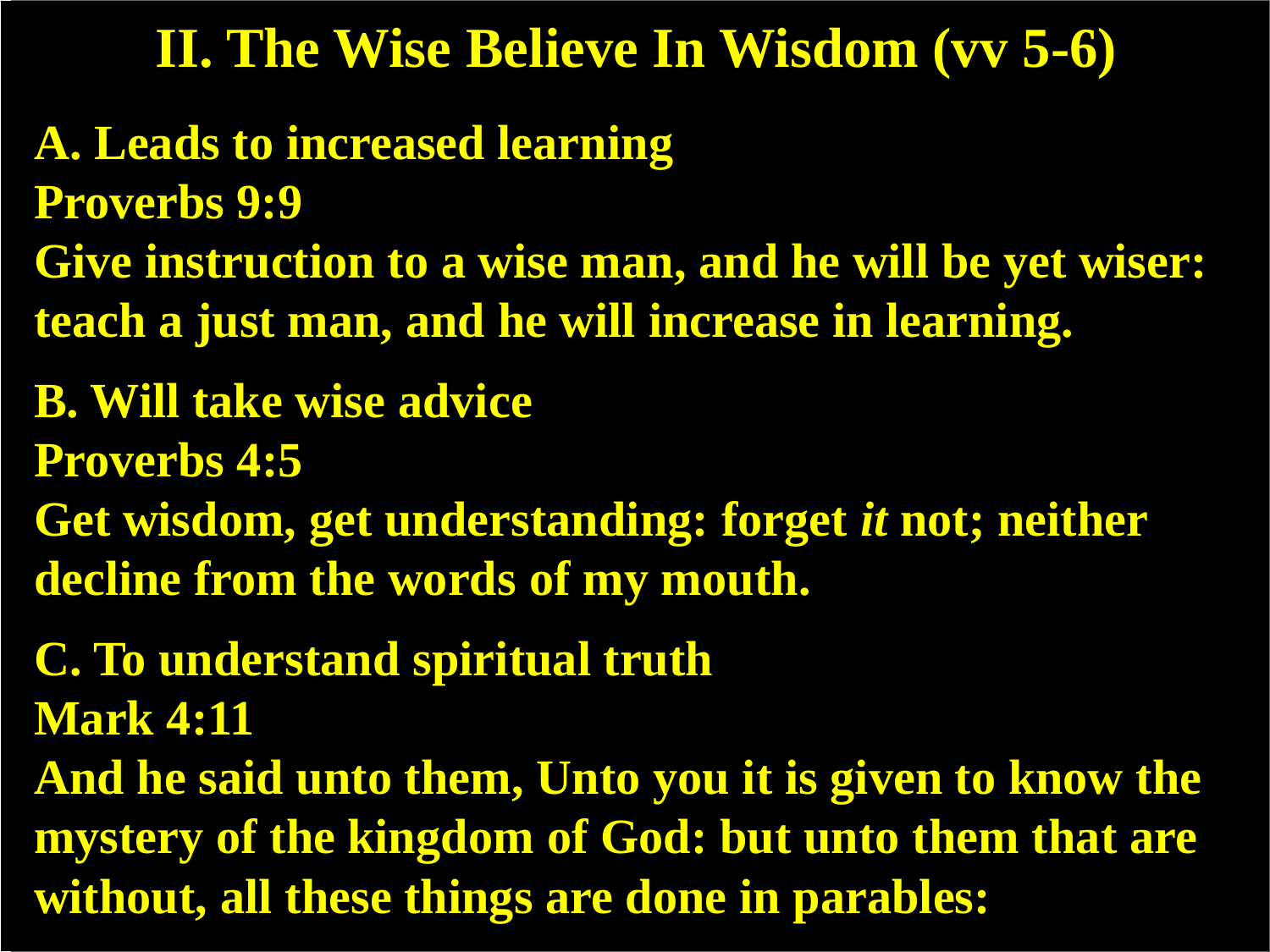# **III. The Wise Know The Beginning Of Wisdom (v 7)**

**"The fear of the Lord"**

**A. It's meaning**

**B. It's methods**

 **1. Works anytime, even in trouble**

**Job 28:28**

**And unto man he said, Behold, the fear of the Lord, that is wisdom; and to depart from evil is understanding.**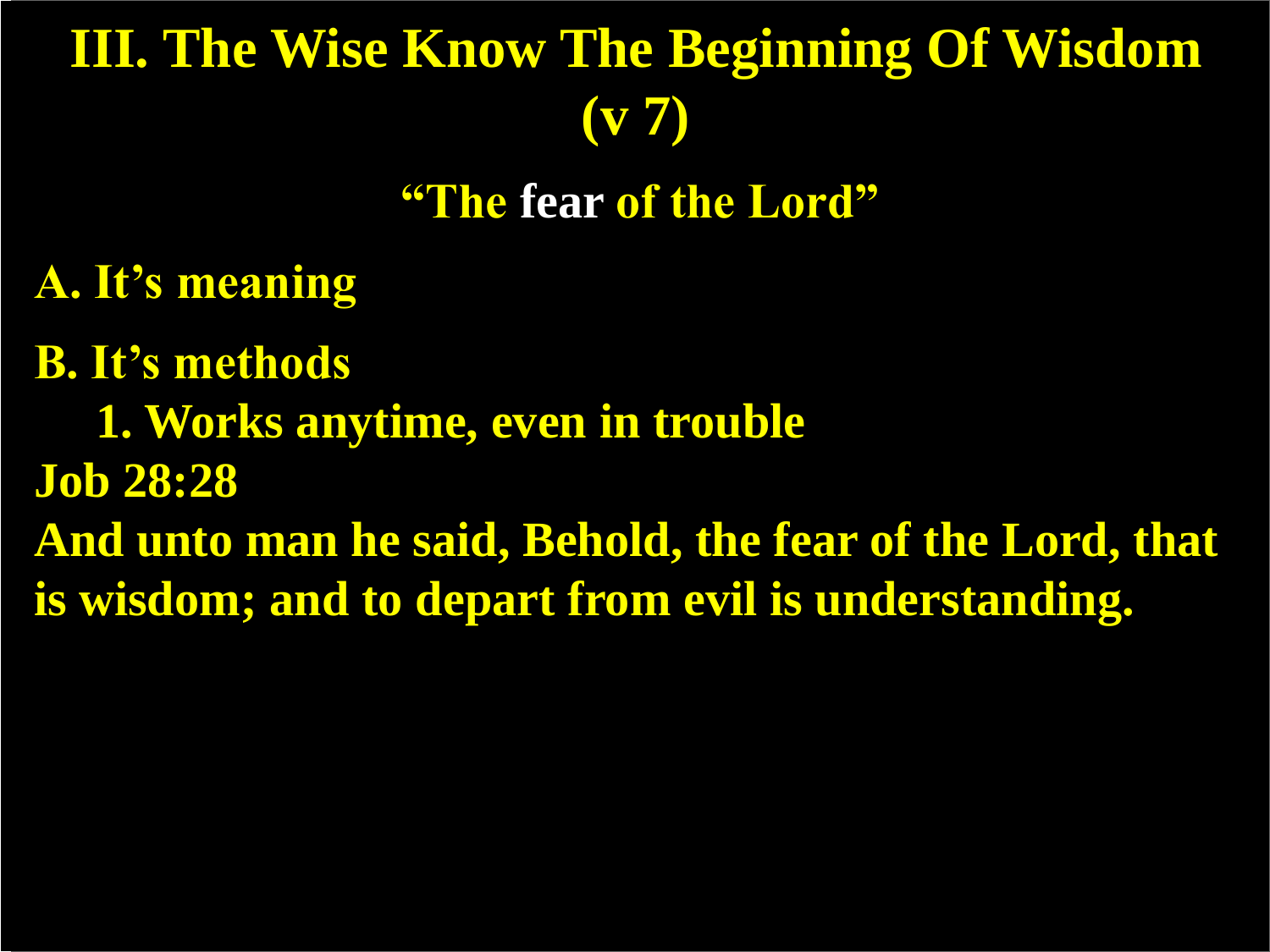# **The fear of the Lord B. It's methods - continued 2. Witnesses one's commitment a. To His commandments Psalm 111:10 III. The Wise Know The Beginning Of Wisdom (v 7)**

**The fear of the Lord is the beginning of wisdom: a good understanding have all they that do his commandments: his praise endureth for ever.**

 **b. To His concerns**

**Proverbs 8:13**

**The fear of the Lord is to hate evil: pride, and arrogancy, and the evil way, and the froward mouth, do I hate**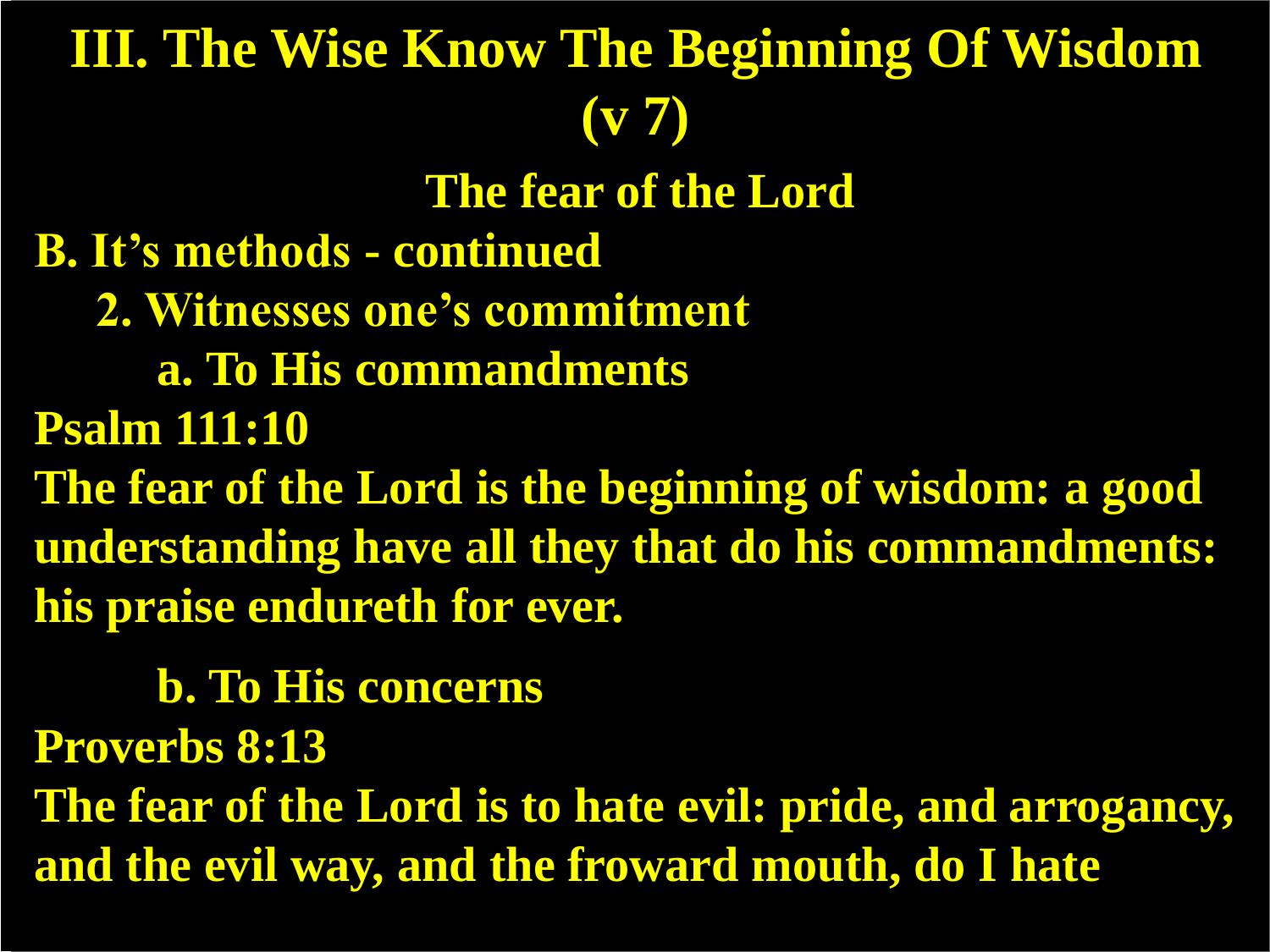# **III. The Wise Know The Beginning Of Wisdom (v 7)**

**The fear of the Lord**

**B. It's methods - continued**

 **3. Withstands the test of time**

**Psalm 19:9**

**The fear of the Lord is clean, enduring for ever: the judgments of the Lord are true and righteous altogether.**

 **4. Warns those who despise it**

**Psalm 14:1**

**The fool hath said in his heart, There is no God. They are corrupt, they have done abominable works, there is none that doeth good.**